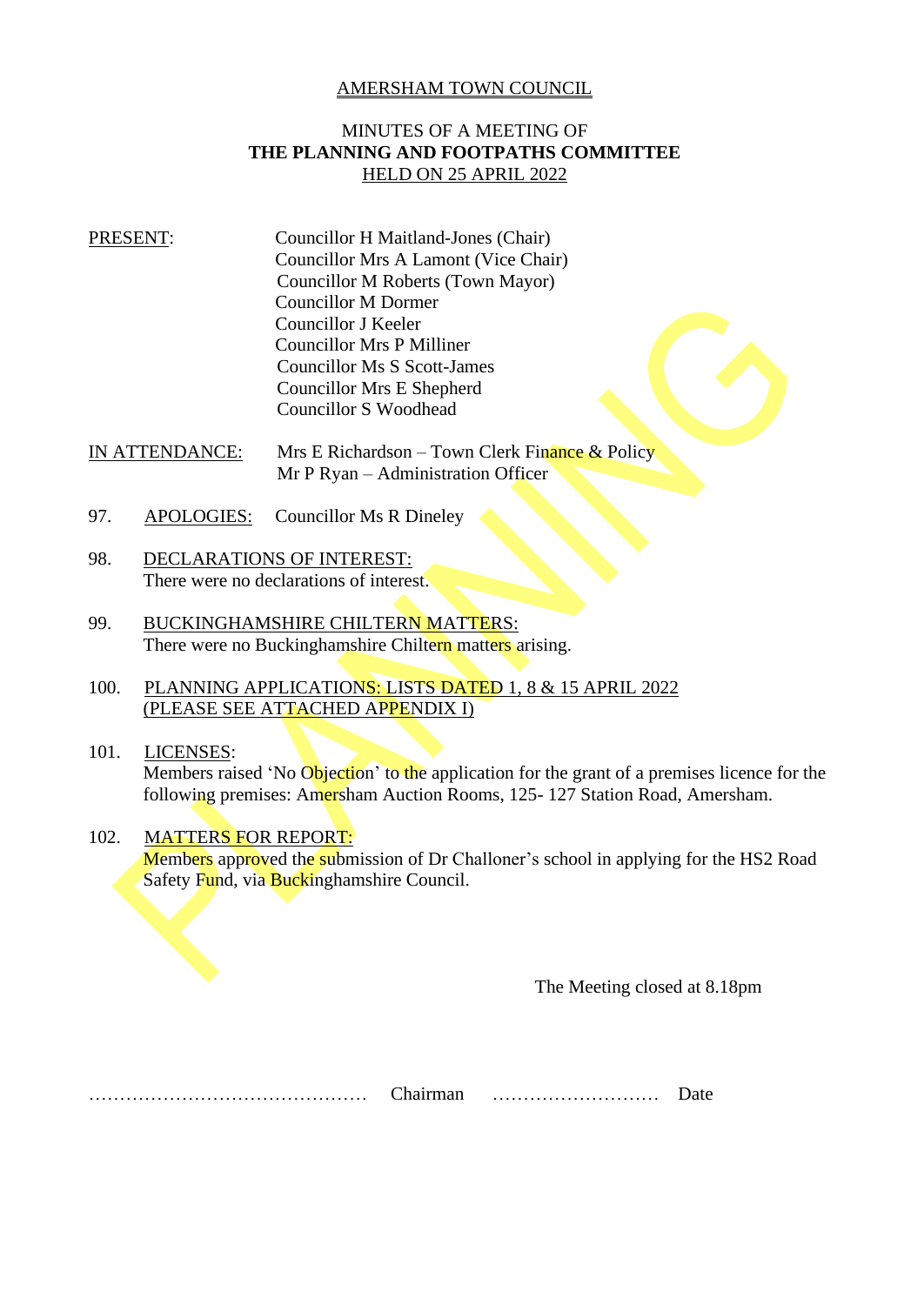| Appendix 1    |                                                                            |                                                                                                                                                                                                                                              |                                                                                                                                                                                                                                                                                                                                                                                                 |
|---------------|----------------------------------------------------------------------------|----------------------------------------------------------------------------------------------------------------------------------------------------------------------------------------------------------------------------------------------|-------------------------------------------------------------------------------------------------------------------------------------------------------------------------------------------------------------------------------------------------------------------------------------------------------------------------------------------------------------------------------------------------|
| PL/22/0984/FA | 30 White Lion Road Amersham<br>Buckinghamshire HP7 9JD                     | A loft conversion including the<br>insertion of rear window, erection<br>of an outbuilding (retrospective)<br>and proposed electric entrance<br>gates and the insertion of rooflights<br>to existing ground floor extension                  | No comment (25.04.2022)                                                                                                                                                                                                                                                                                                                                                                         |
| PL/22/0928/FA | 9 Acres End Amersham<br>Buckinghamshire HP7 9DZ                            | First floor side extension and<br>garage conversion                                                                                                                                                                                          | No objection (25.04.2022)                                                                                                                                                                                                                                                                                                                                                                       |
| PL/22/1073/FA | 27 Chestnut Lane Amersham<br>Buckinghamshire                               | Two storey side/rear extension and<br>first floor rear extension with side<br>Juliette balcony                                                                                                                                               | No objection (25.04.2022)                                                                                                                                                                                                                                                                                                                                                                       |
| PL/22/1099/FA | Elvey 151 Woodside Road<br>Amersham Buckinghamshire<br>HP6 6NR             | First floor rear and side extension,<br>single storey front extension<br>including new porch and garage<br>conversion to living space, sun pipe<br>to the rear elevation and alterations<br>to the existing single storey rear<br>extension. | No objection (25.04.2022)                                                                                                                                                                                                                                                                                                                                                                       |
| PL/22/1098/FA | Anglo Business Park White<br>Lion Road Amersham<br>Buckinghamshire HP7 9FB | Redevelopment of site to provide a<br>two-storey building (Use Class E)<br>with associated parking and<br>landscaping                                                                                                                        | Recommend Refusal (25.04.2022)<br>Members discussed the existing issue of insufficient car parking<br>spaces available at Anglo Business Park during peak periods, with<br>business vehicles spilling into nearby roads and causing problems<br>for residents residing in those roads. Members said that they were<br>strongly opposed to anything that would further exacerbate this<br>issue. |
| PL/22/1016/H  | Willow House 147 High Street                                               | Listed building consent internal                                                                                                                                                                                                             | No comment (25.04.2022)                                                                                                                                                                                                                                                                                                                                                                         |